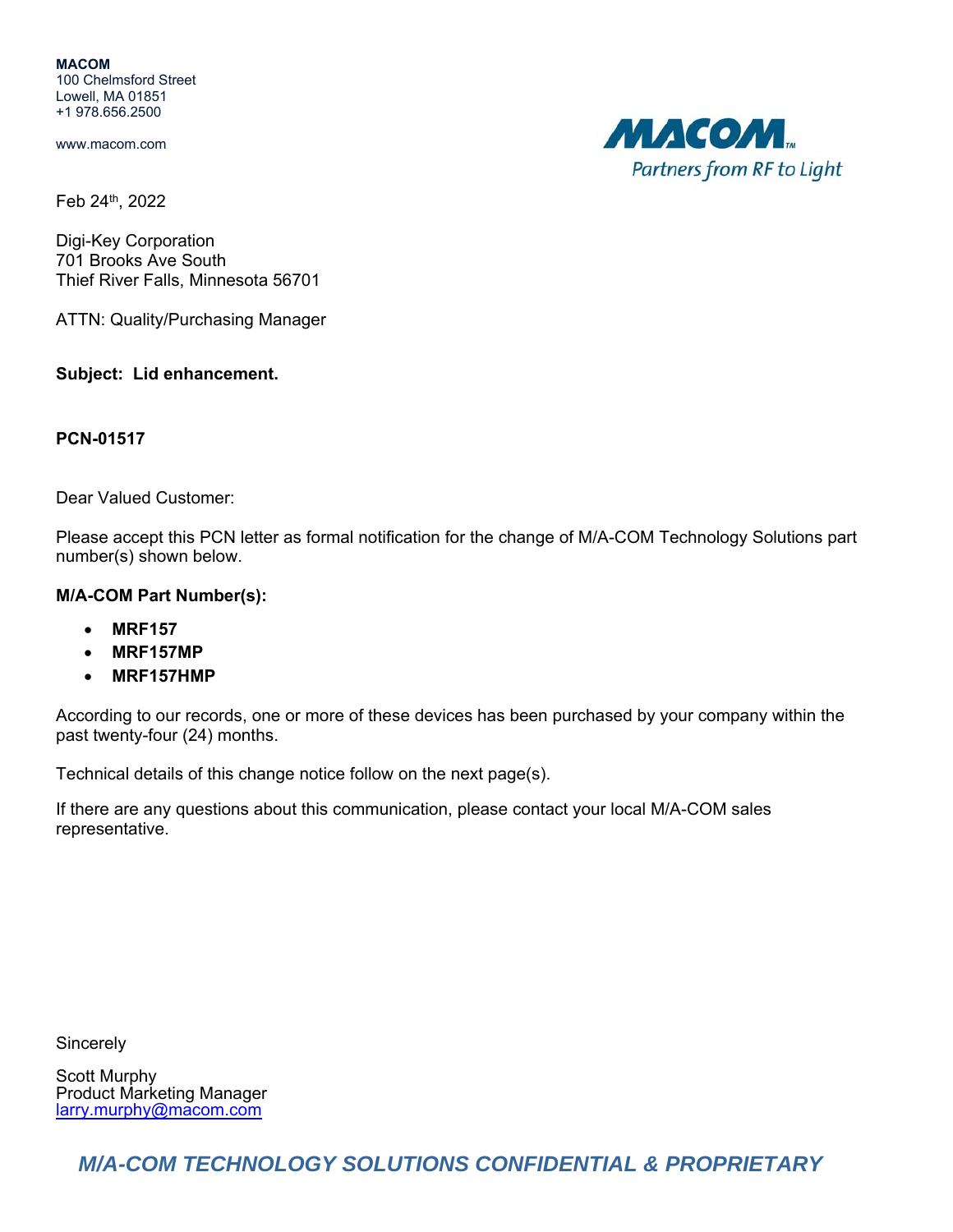www.macom.com



| <b>PCN Number:</b><br>PCN-01517                   |                                                                   | <b>PCN Date: Feb 24th, 2022</b>       |
|---------------------------------------------------|-------------------------------------------------------------------|---------------------------------------|
| <b>Title:</b> Lid enhancement.                    |                                                                   |                                       |
| <b>Proposed 1st Ship Date:</b>                    |                                                                   | <b>Estimated Sample Availability:</b> |
| End of March 2022                                 |                                                                   | March 2022                            |
| <b>Change Type:</b>                               |                                                                   |                                       |
| <b>Assembly Site</b>                              | <b>Design</b>                                                     | <b>Electrical Specification</b>       |
| <b>Test Site</b>                                  | <b>Assembly Process</b>                                           | <b>Mechanical Specification</b>       |
| <b>Test Process</b>                               | <b>Assembly Materials X</b>                                       | Packing/Shipping/Labeling             |
| <b>PCN Details</b>                                |                                                                   |                                       |
| <b>Reason for Change:</b>                         | In order to improve the humidity robustness of the MRF157 family. |                                       |
| <b>Products Affected:</b>                         |                                                                   |                                       |
| <b>MRF157</b>                                     |                                                                   |                                       |
| MRF157MP<br>$\bullet$                             |                                                                   |                                       |
| MRF157HMP                                         |                                                                   |                                       |
| <b>Anticipated impact on Fit, Form, Function:</b> |                                                                   |                                       |
| Form, Fit and Function unaffected.                |                                                                   |                                       |
|                                                   | <b>Changes to product identification resulting from this PCN:</b> |                                       |

*M/A-COM TECHNOLOGY SOLUTIONS CONFIDENTIAL & PROPRIETARY*